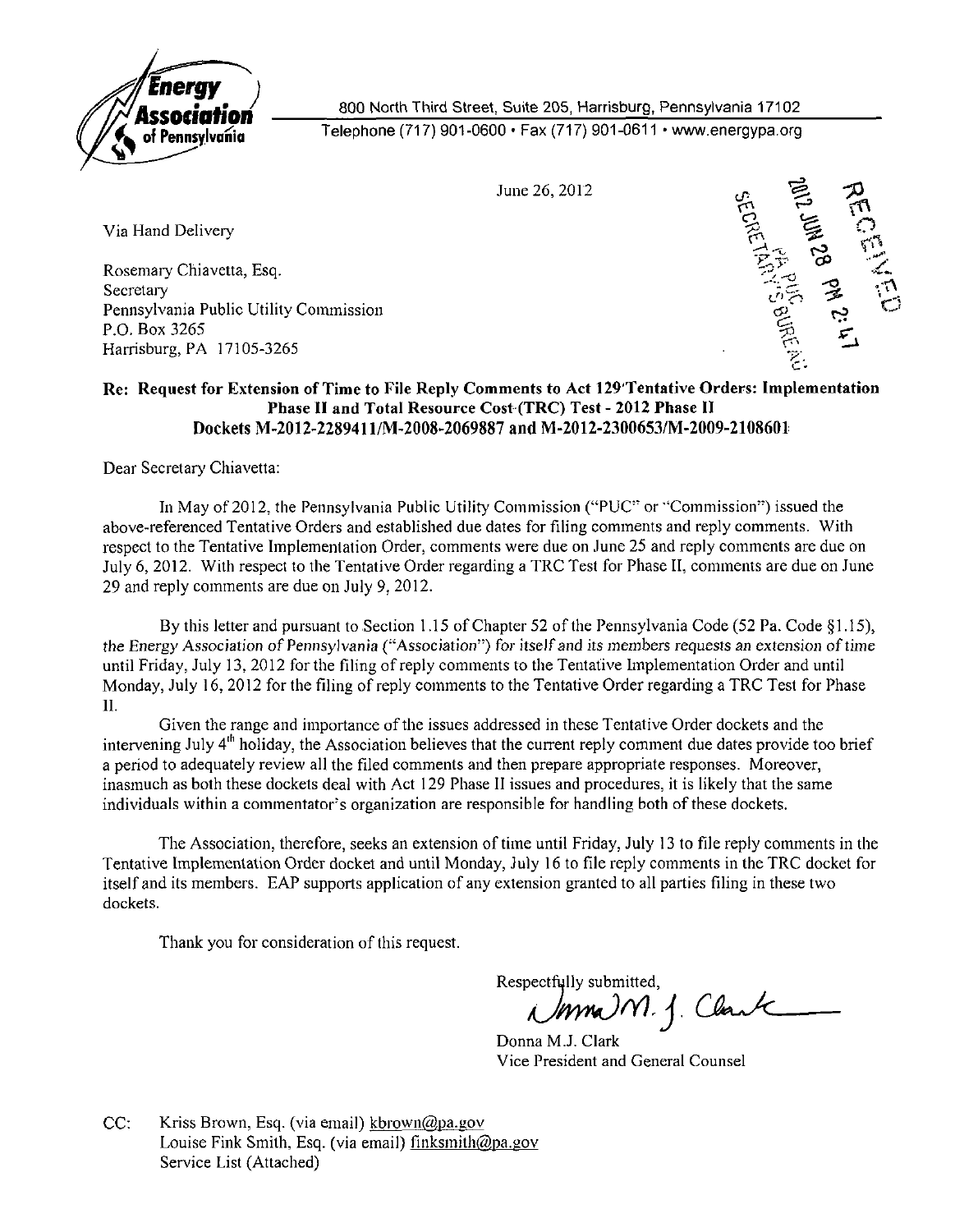RECEIVED

## JUN 2 8 2012

### **Certificate of Service**

# **PA PUBLIC UTILITY COMMISSION**<br>**SECRETARY'S BUREAU**

*SECRETARY'S mnm*  **I hereby certify that I have served a copy of the foregoing "Request for Extension of Time to File Reply Comments to Act 129 Tentative Orders: Implementation Phase II and Total Resource Cost (TRC) Test**  2012 Phase II, Dockets M-2012-2289411/M-2008-2069887 and M-2012-2300653/M-2009-2108601 on the persons listed below, by means of first-class mail:

#### **Via Electronic Mail or First-Class Mail Delivery:**

MAGGIE MOLINA AMERICAN COUNCIL FOR AN ENERGY EFFICIENT ECONOMY 529 14TH STREET NW SUITE 600 WASHINGTON, DC 20045

HARRY S GELLER CAUSE-PA 118 LOCUST STREET HARRISBURG. PA 17101-1414

JOSEPH OTIS MINOTT CLEAN AIR COUNCIL 135 S. I9TH STREET SUITE 300 PHILADELPHIA. PA 19103

FRANK LACEY COMVERGE 511 SCHOOLHOUSE ROAD, SUITE 200 KENNETT SQUARE, PA 19348

ROCCO PACE DE VALLEY CHPTR AIR COND CONTRACTORS OF AMERICA 994 OLD EAGLE SCHOOL RD (1019) WAYNE. PA 19087-1866

DENNIS A MALOSKEY PA DEPT OF ENVIRON PROTECTION PO BOX 2063 HARRISBURG, PA 17105-2063

JEFF BEITER<br>EFINITY DG GENERATION LLC 129 PENNSYLVANIA AVE  $WAYNE$ . PA 19087 Wayne. Pa 1908

DAN DELUREY ADS 1301 CONNECTICUT AVENUE NW SUITE 350 WASHINGTON, DC 20036

THEODORE ROBINSON CITIZEN POWER 2121 MURRAY AVENUE PITTSBURGH, PA 15217

JAY DUFFY CLEAN AIR COUNCIL 135 SOUTH I9TH STREET SUITE 300 PHILADELPHIA, PA 19103

KENNETH L M1CKENS COMVERGE INC 316 YORKSHIRE DRIVE HARRISBURG, PA 171 11 -6933

JANET MILKMAN DELAWARE VALLEY GREEN BUILDING COUNCIL 1617 JFK BLVD SUITE 999 PHILADELPHIA, PA 19103

JON THOMSEN ECOVA INC 309 SW 6TH AVENUE #1000 PORTLAND, OR 97204

TIMOTHY J SEELAUS EMC DEVELOPMENT COMPANY INC 6011 UNIVERSITY BLVD SUITE 400 ELLICOTT CITY. MD 21043

STEVE ETSLER AK STEEL 9227 CENTRE POINTE DRIVE WEST CHESTER. OH 45069

SCOTT J SCHWARZ CITY OF PHILADELPHIA 1515 ARCH STREET I6TH FLOOR PHILADELPHIA, PA 19102-1595

THU B TRAN COMMUNITY LEGAL SERVICES INC 1424 CHESTNUT STREET PHILADELPHIA, PA 19102

JOSH MCNEIL ENERNOC CONSERVATION VOTERS OF PA PO BOX 2125 PHILADELPHIA, PA 19147

ROBERT GRAFF DE VALLEY REG PLANNING COMM 190 N. IDEPENDENCE MALL WEST (8TH FL) PHILADELPHIA. PA 19106

DONALD CULBERTSON EDWINE HEIM COMPANY P.O BOX 2247 HARRISBURG, PA 17105-2247

SCOTT H DEBROFF, ALICIA DUKE RHOADS & SINON LLP ENERNOC INC PO BOX 1146 HARRISBURG. PA 17108-1146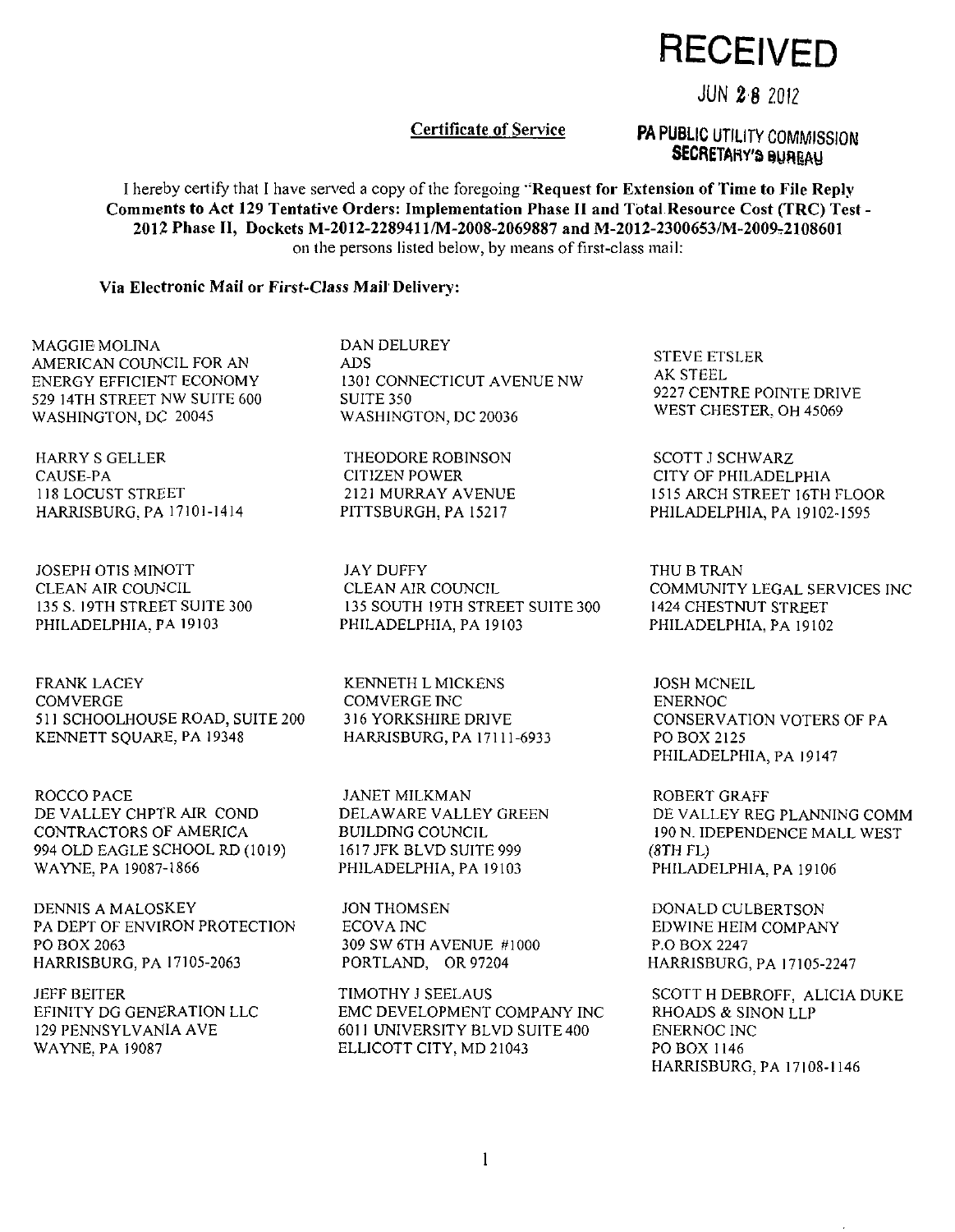MIRIAM HORN ENVIRONMENTAL DEFENSE FUND 257 PARK AVENUE SOUTH NEW YORK. NY 10010

HON. CAMILLE GEORGE PA HOUSE OF REPRESENTATIVES 38 B EAST WING HARRISBURG. PA 17120-2020

MARK F WAGNER JOHNSON CONTROLS, INC. P.O. BOX 423 MILWAUKEE. WI 53202

THERON COLBERT KVAR ENERGY SAVINGS INC 741 ORANGE AVENUE DAYTON BEACH , FL 32114

CHARLES TEPPER MONROE COUNTY WEATHERIZATION PROGRAM 145 WASHINGTON STREET EAST STROUDSBURG. PA 18301

MICHAEL BODAKEN NATIONAL HOUSING TRUST AND THE PA HOUSING FINANCE AGENCY 1101 30TH STREET NW SUITE 400 WASHINGTON, DC 20007

JIM KAPSIS OPOWER INC 1515 N. COURTHOUSE RD. ARLINGTON. VA 22209

DAVID MASUR PENNENVIRONMENT 1420 WALNUT STREET SUITE 650 PHILADELPHIA. PA 19102

ANGUS STEINSON 304 WENDY DRIVE FAYETTEVILLE. PA 17222 RACHEL FILIPPINI GASP 5135 PENN AVENUE PITTSBURGH. PA 15224

RUBEN S BROWN THE E CUBED COMPANY LLC JOINT SUPPORTERS 201 W. 70TH ST. APT 418 NEW YORK, NY 10023

LIZ ROBINSON KEYSTONE ENERGY EFFICIENCY ALLIANCE 1924 ARCH STREET PHILADELPHIA. PA 19131

RICHARD SWEETSER MIDATLANTIC CLEAN ENERGY APPLTN CENTER 4747 S BROAD STREET PHILADELPHIA, PA 19112

DONALD D GILLIGAN NATIONAL ASSOCIATION OF ENERGY SERVICE COMPANIES 1615 M STREET NW SUITE 800 WASHINGTON, DC 20036

LUIS G MARTINEZ NATURAL RESOURCES DEFENSE **COUNCIL** 40 WEST 20TH STREET NEW YORK, NY 10011

GENE BRADY CHAIRMAN PA WEATHERIZATION TASK FORCE P OBOX 991 WILKES-BARRE. PA 18703

GEORGE JUGOVIC CITIZENS FOR PENNSYLVANIA'S FUTURE 425 SIXTH AVENUE SUITE 2770 PITTSBURGH. PA 15219

WILLIAM KRAMER SIERRA CLUB 425 M CRAIG STREET SUITE 202 PITTSBURGH. PA 15213

AARON BREIDENBAUGH ENERNOC INC 101 FEDERAL STREET SUITE 1100 BOSTON. MA 02110

JOE OSBORNE GROUP AGAINST SMOG & POLLUTION 5135 PENN AVENUE PITTSBURGH. PA 15224

PAMELA C POLACEK MCNEES WALLACE & NURICK INDUSTRIAL CUSTOMERS GROUPS PO BOX 1166 HARRISBURG. PA 17108-1166

TANYA MCCLOSKEY OFFICE OF CONSUMER ADVOCATE 555 WALNUT STREET FIFTH FLOOR FORUM PLACE HARRISBURG, PA 17101-1923

MIKE ANTONELLI NATIONAL ENERGY SOLUTIONS, INC 245 LOWER MORRISVILLE RD FALLSINGTON, PA 19054

JOSHUA CRAFT NORTHEAST ENERGY EFFICIENCY PARTNERSHIPS 91 HARTWELL AVENUE LEXINGTON, MA 02421

JACKSON MORRIS PACE ENERGY AND CLIMATE CENTER 744 BROADWAY ALBANY. NY 12207

COURTNEY LANE CITIZENS FOR PENNSYLVANIA'S FUTURE (PENNFUTURE) 1500 WALNUT ST., SUITE 502 PHILADELPHIA. PA 19102

CHERIE EICHHOLZ PHILADELPHIA PHYSICIANS FOR SOCIAL RESPONSIBILITY 704 NORTH 23RD STREET PHILADELPHIA. PA 19130